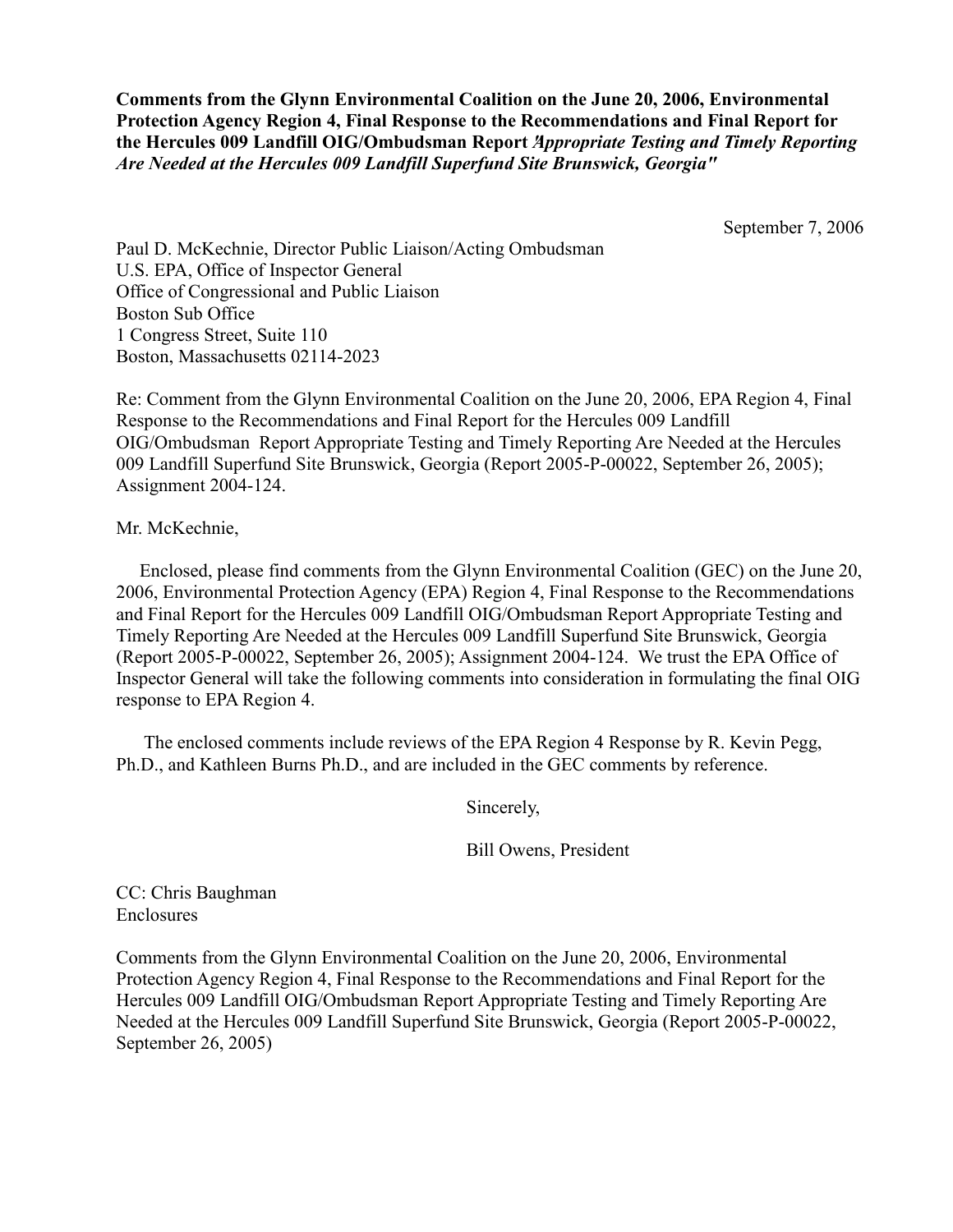1. The OIG identified under quantification of chlorinated camphene as a problem at the Hercules 009 Landfill Superfund Site, and numerous other sites across the nation. Even when chlorinated camphene was present, the TTF method either reported none present or only quantified a small amount of the chlorinated camphene compounds indicated by the chromatogram. The question that MUST be answered is, "Will all chlorinated camphene present in environmental samples be identified and quantified?

Environmental sampling and analysis data is used to protect human health and the environment, and the same data will be used by several different scientific disciplines. Toxicologist produce health and risk assessments, biologists evaluate environmental risk to micro to macro biota, and remedial plans are developed to protect human health and natural resources. At a minimum, all chlorinated camphene MUST be reported in environmental samples. Neither the OIG nor the EPA Region 4 Response evaluated their recommendations and conclusions against the scientific disciplines that will be utilizing the data set from sites contaminated by chlorinated camphene or toxaphene manufacturing wastes.

2. The EPA Region 4, Final Response to the Recommendations and Final Report for the Hercules 009 Landfill OIG/Ombudsman Report ( Response) Appropriate Testing and Timely Reporting Are Needed at the Hercules 009 Landfill Superfund Site Brunswick, Georgia (OIG Audit) constitutes a refusal to implement the recommendations in the OIG Audit, and misrepresents the finding of the OIG.

In the OIG Audit, specific recommendations were made for the quantification of chlorinated camphene.

"The OIG believes that spiked sample recoveries of the individual toxaphene congeners of interest, such as Hx-Sed, Hp-Sed, p26, p50, and p62, should be incorporated into any NIMS method considered by the EPA for developing and validating."

"EPA needs to use a congener-specific analytical method (e.g., GC/NIMS) to positively identify and quantify toxaphene degradation products in the environment. The OIG highly recommends standardizing and validating the GC/NIMS method and inserting a EPA GC/NIMS method into SW-846."

Contrary to the OIG Audit recommendations, EPA Region 4 has proposed chlorinated camphene quantification and risk assessments be based solely on p-26, p-50 and p-62 congeners and that all other compounds be excluded from the quantification and risk assessment process. As the OIG noted, Hx-Sep and Hp-Sed congeners account for the majority of chlorinated camphene found in Glynn County, Georgia. Even though the OIG identified the need for more toxicological data on the Hx-Sep and Hp-Sed congeners, EPA Region 4 has proposed elimination of these from the quantification and risk assessment process without presenting data in support of this conclusion. To the contrary, Hx-Sep and Hp-Sed congeners are the most prominent and represent a significant risk to citizens of Glynn County due to the chronic exposure via seafood, soil, and air.

The OIG noted that there are deficiencies in the studies used to determine the toxicity of chlorinated camphene, in that the exposure periods were short and did not represent the extended period of exposure (1948 to 2006) of those living in Glynn County. Further complicating the reaching of any conclusions is the lack of data about the chronic exposure to metabolites produced during human elimination of chlorinated camphene over the duration of exposure experienced in Glynn County,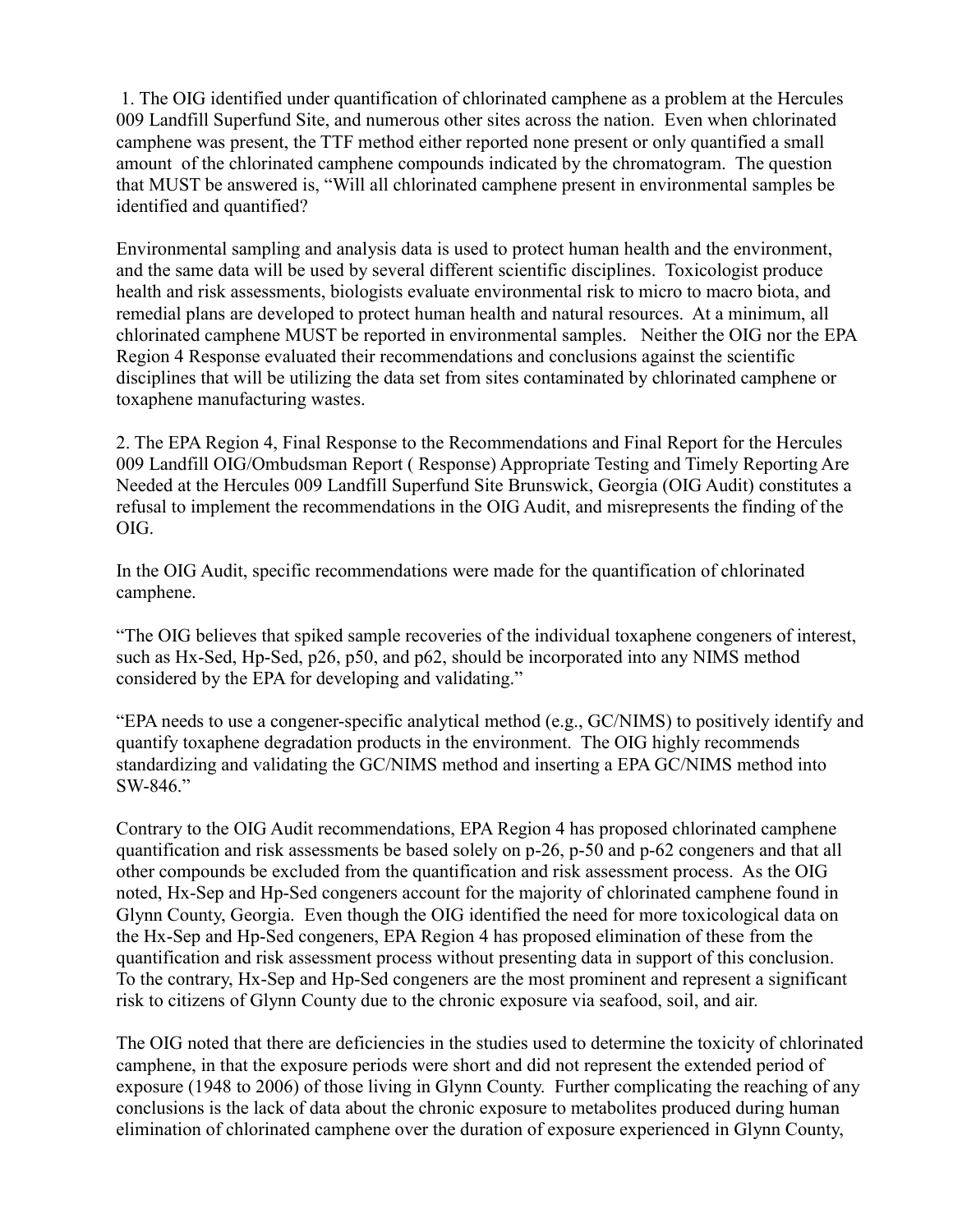which is where chlorinated camphene was manufactured from 1948 to 1980. In addition, the majority of the data relied upon by the OIG and EPA Region 4 was from populations and food stuffs that derived chlorinated camphene levels from atmospherically distilled chlorinated camphene, which does not contain the same ratio of congeners as in Glynn County. Atmospherically distilled chlorinated camphene is very different than Glynn County where manufacturing wastes, off-grade product, and product were dumped into Glynn County estuaries, landfills, dumps, and fugitive emissions from the Hercules Plant into surrounding neighborhoods.

3. EPA Region 4 has structured their entire Response to the OIG Audit around the Simon and Manning article to the exclusion of the many studies about chlorinated camphene and its toxicological effects. EPA Region 4 contends: "The OIG introduced the Region to the MATT report as the sole information on the toxicity of weathered toxaphene." For EPA-Region 4 to represent that the OIG did an exhaustive search of the scientific articles published concerning the toxicological properties of chlorinated camphene is a gross misrepresentation. Even more egregious is for EPA Region 4 to represent that the OIG stated there is only one scientific article concerning weathered toxaphene. Still, EPA Region 4 has claimed that the MATT study is the toxicology model, and used it as their rationale for their Response and the Simon and Manning study.

4. The proposed toxaphene quantification method using only p-26, p-50 and p-62 congeners that is proposed by EPA Region 4 is a re-packaging of the Toxaphene Task Force (TTF) method and will result in a larger under quantification of chlorinated camphene than the TTF method. The OIG identified the TTF as an inappropriate analytical method since it failed to identify and quantify chlorinated camphene. The OIG found the TTF method was estimated to report as little as 10% of the actual levels of chlorinated camphene present, failed to identify or report Hx-Sed and Hp-Sed chlorinated camphene, and relied only on the latter peaks for quantification, which resulted in a gross underreporting of the actual levels of chlorinated camphene present. The toxicologist with the Agency for Toxic Substance and Disease Registry (ATSDR) noted that use of the "back half" peak method (TTF method) is likely to result in significant underestimation of PCC concentration, and the estimated dose could be 10 times higher if historical data are taken into account for dose estimation. [1] The OIG interview with Dr. Keith Maruya for the Hercules 009 Landfill Superfund Site Five-Year Review resulted in an estimation of toxaphene levels up to 10 times higher than reported by the TTF analytical method. The three congeners proposed for quantification use - p-26, p-50 and p-62 - are located in the latter area, or back-half, of the chromatogram and will exclude Hx-Sep and Hp-Sed chlorinated camphene, which the OIG identified as being important to quantify.

5. Neither the OIG or EPA Region 4 provide toxicological data in support of excluding all chlorinated camphene congeners, other than p-26, p-50 and p-62, from consideration in risk assessments. Sites in Glynn County contain chlorinated camphene manufacturing wastes, offgrade product, and decades of releases into the estuary, landfills, dumps, in addition to fugitive emissions from the Hercules Plant into nearby neighborhoods. The arguments presented by the OIG and EPA Region 4, that are based upon seafood data, are not relevant when the underlying data is examined and compared to actual conditions present in Brunswick, Glynn County, Georgia. The following comments explore the inconsistencies in the OIG and EPA Region 4 reasoning that led to the conclusion that only p-26, p-50 and p-62 congeners are relevant to the protection of human health and environmental resources in Glynn County.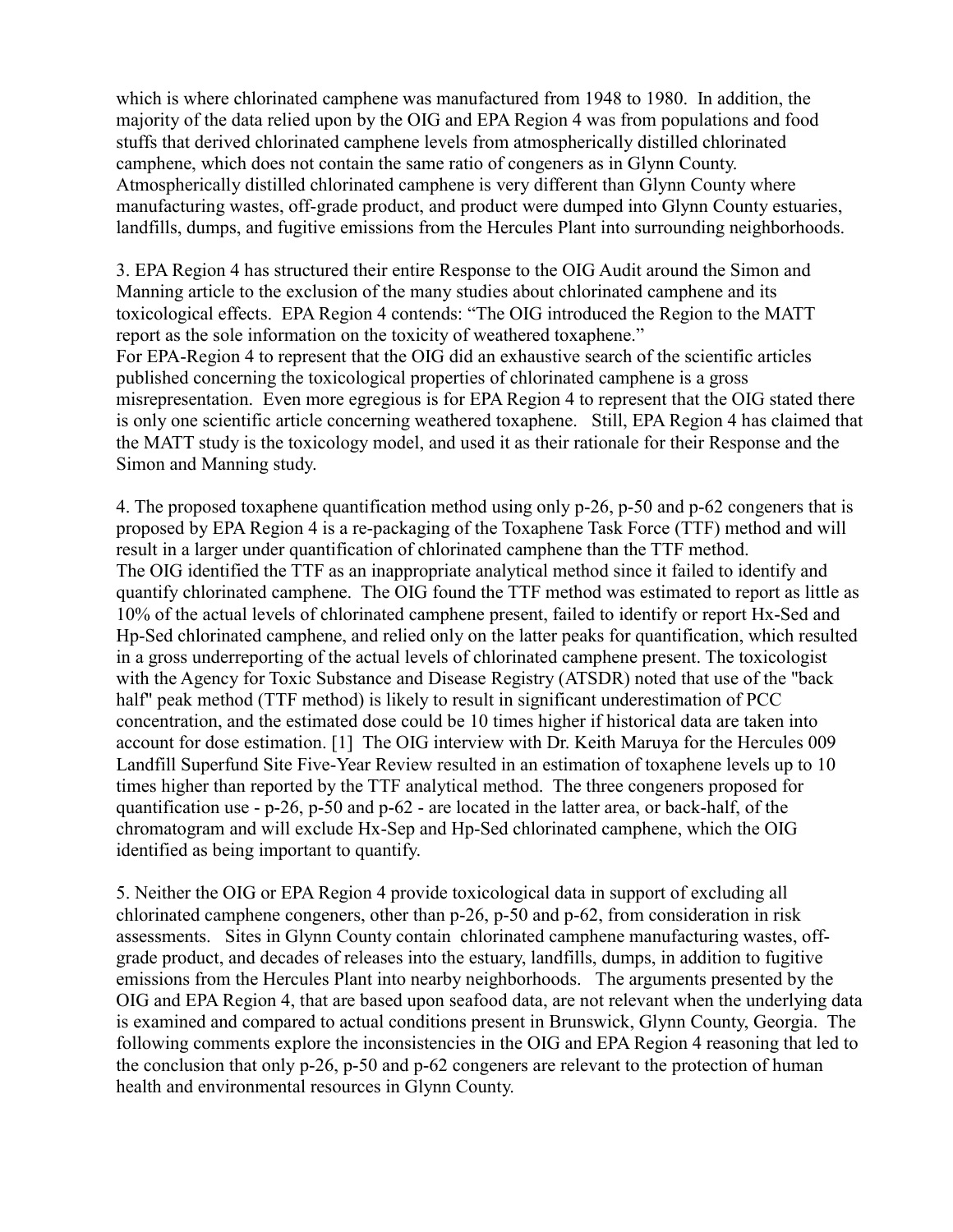6. EPA Region 4 stated in their Response, "At this time, the Region considers Simon/Manning as the authoritative article on the toxicity of the degradation products. It focuses on p26, 50, and 62." Since EPA Region 4 has declared the "…Simon/Manning as the authoritative piece on the toxicity of the degradation products," the article should be closely examined for its adherence to the principals of scientific investigation and reporting. The GEC also asked for other recognized authorities on chlorinated camphene to review and comment on the arguments presented, data and studies used to construct arguments and conclusions, and the quality of the scientific investigation conducted by the authors. The GEC submits the following comments concerning the Simon and Manning article as additional comments to those solicited from experts in their field.

7. The quantification method proposed by EPA Region 4 will report between 1.56% and 8.69% of the chlorinated camphene present, according to the Simon and Manning article. Failing to quantify between 91% and 99% of the chlorinated camphene present in environmental samples results in a significant and unacceptable degree of uncertainty for any risk assessments produced with the data. Simon and Manning quantified chlorinated camphene congeners p-26, p-50 and p-62 in fish that were exposed by two very different routes, which resulted in very different ratios of congeners, and therefore, very different risk potentials.

8. Dumped Chlorinated Camphene Exposure Route (Simon and Manning, Table 7) In the seafood samples from the Terry Creek Dredge Spoil Areas/Hercules Outfall Site in Brunswick, Georgia, exposure was from chlorinated camphene manufacturing wastes and chlorinated camphene that was dumped directly to Terry Creek from 1948 to 1970, and additional discharges from residual chlorinated camphene in the Hercules Plant soils, in excess of 8%, continue in 2006. When p-26, p-50 and p-62 congeners were measured in seafood, they ranged from 1.56% to 8.69%, and the average was 4.80%. The p-26, p-50 and p-62 congeners are not the most prevalent in Brunswick, Georgia, and are inappropriate for use as chlorinated camphene indicators.

9. Atmospherically Distilled Chlorinated Camphene Exposure Route (Simon and Manning, Table 6) Both the OIG and EPA Region 4 relied heavily on the MATT Report[2] for their reasoning and conclusions regarding toxicity. The MATT study investigated levels of chlorinated camphene congeners in seafood exposed by chlorinated camphene that had been atmospherically distilled and transported, which resulted in a very different ratio of chlorinated camphene congeners with very different risk potentials than the ratio of congeners found in Glynn County, Georgia. Individual chlorinated camphene congeners will volatilize and precipitate differently, depending upon the congener's specific chemical properties and atmospheric variables. The result of this atmospheric distillation is selective transport and selective precipitation of individual congeners. The range of p-26, p-50 and p-62 congeners found in fish exposed via atmospherically distilled chlorinated camphene ranged from 8.02% to 58.05%, and averaged 22.45%.

The MATT study selected the -26, p-50 and p-62 congeners for analysis because it had previously been determined that they were the most prominent in the seafood from the area being studied. The prominent chlorinated camphene congeners in manufacturing wastes in Glynn County are very different, with Hx-Sed and Hp-Sed being the most prominent. Simon and Manning fails to conduct any analysis of what congeners are appropriate for areas contaminated by manufacturing wastes.

10. Dioxin is a component of chlorinated camphene manufacturing wastes and must be taken into consideration when planning sampling, analysis, and risk assessments. Simon and Manning ignores the known additional toxicological properties of chlorinated camphene manufacturing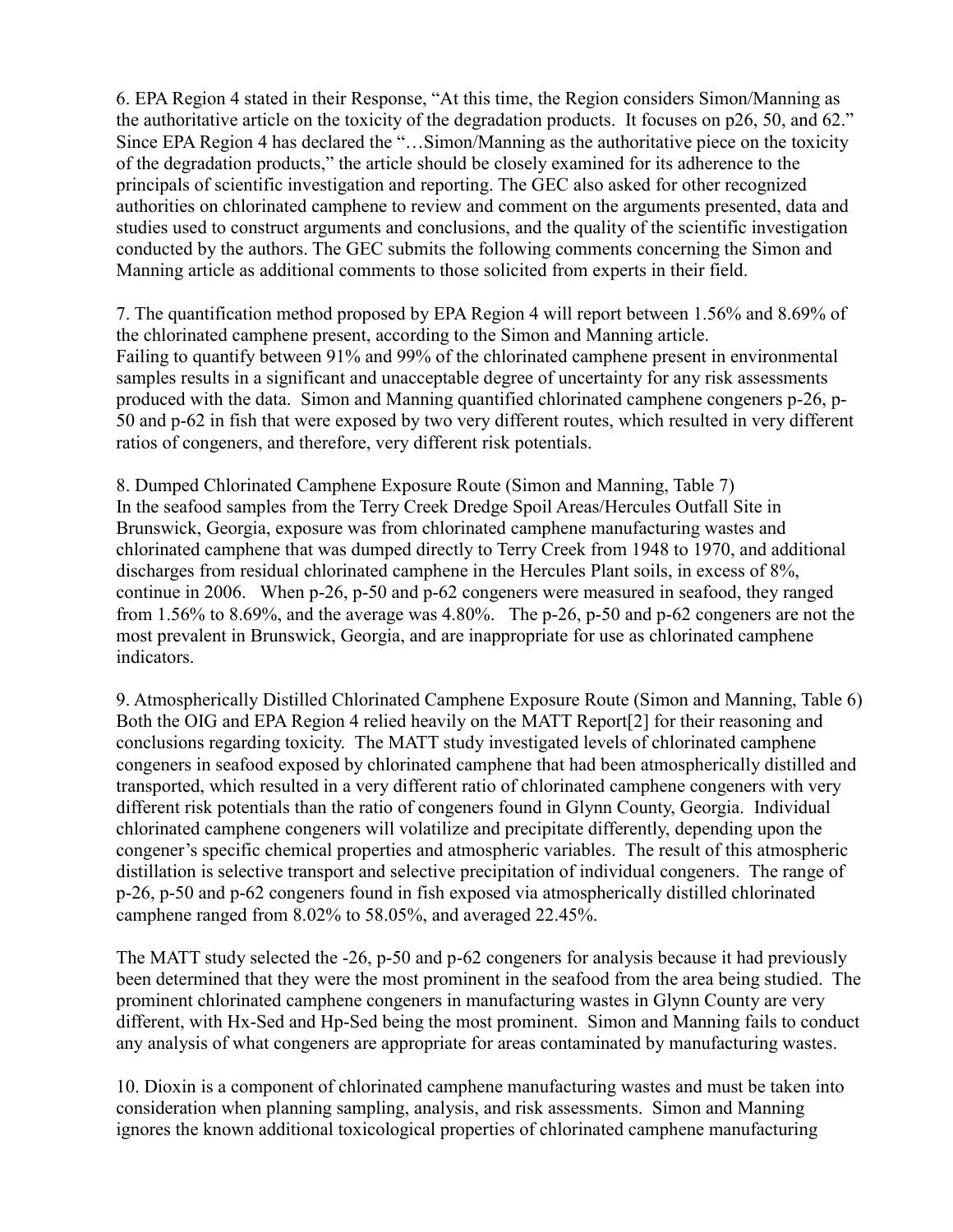wastes. Chlorinated camphene manufacturing wastes contain their own unique composition of congeners, compounds, and contaminants that must be considered when evaluating risk to human health and the environment. The simplistic approach to chlorinated camphene identification, quantification, and risk assessment presented by Simon and Manning will pose a significant threat to human health and the environment.

11. The use of p-26, p-50 and p-62 congeners is used as an indicator of chlorinated camphene in areas where they are the primary congeners. The primary analytical use of p-26, p-50 and p-62 congeners is as an indicator of chlorinated camphene and not as an quantification or risk assessment tool. [3] The MATT study found relevance in the p-26, p-50 and p-62 congeners only because exposure is exclusively from seafood exposed to atmospheric distilled chlorinated camphene, which results in higher percentages and ratios of the three congeners in northern climates.

12. The range of p-26, p-50 and p-62 congeners vary widely in seafood so total chlorinated camphene is measured for toxicological evaluations. The range of chlorinated camphene congeners can range widely, but as a rule, the higher in the northern latitudes the seafood was obtained, the greater the percentage of p-26, p-50 and p-62 congeners. The use of p-26, p-50 and p-62 congeners is less useful as an indicator for seafood from southern latitudes. [4] Total toxaphene is measured when a risk assessment is being conducted. [5] Tables 6 and 7 in the Simon and Manning paper demonstrate the significant decrease in p-26, p-50 and p-62 congeners in Glynn County, which has been noted in other studies.

13. The comparison of seafood exposed to dumped versus atmospherically distilled chlorinated camphene is inappropriate. Simon and Manning violate the basic principles of scientific investigation by drawing conclusions between dissimilar data sets, and failed to report that the route of exposure of the seafood in the data sets were vastly different. This omission invalidates all conclusions derived. The injection of so many variables, and the failure to report these variables, draws into questions the conclusions reached by Simon and Manning. A review of literature would have revealed that use of p-26, p-50 and p-62 congeners is inappropriate for southern latitudes.

14. Failure of Simon and Manning to report variables such as mode of exposure in the data sets that were compared, and failure to report the ratio of all chlorinated camphene congeners present in seafood Tables 6 and 7 undermines the article to the point that no conclusions can be reached, nor should the premise presented for risk assessments be utilized. The failure to follow basic scientific investigative techniques and report variables in the data set renders the conclusions and recommendations unusable. If the Simon and Manning method of chlorinated camphene quantification and risk assessment is implemented, it would present significant risks to human health and the environment.

15. As manufactured, chlorinated camphene contains over 800 different chemicals that are found in different ratios depending on the source, latitude, and other environmental factors. Reducing toxaphene quantification and risk assessment to only p-26, p-50 and p-62 congeners ignore these environmental factors and the variables that need to be taken into consideration when conducting human and environmental risks assessments, and remedial decision-making. Environmental sampling should, at a minimum, report all chemical compounds present in the environment. There is no scientifically sound reason for not reporting chemicals present in the environment.

16. Simon and Manning appears to be written as an advocacy of limited testing at the other Sites in County that received chlorinated camphene manufacturing wastes, off-grade product, and other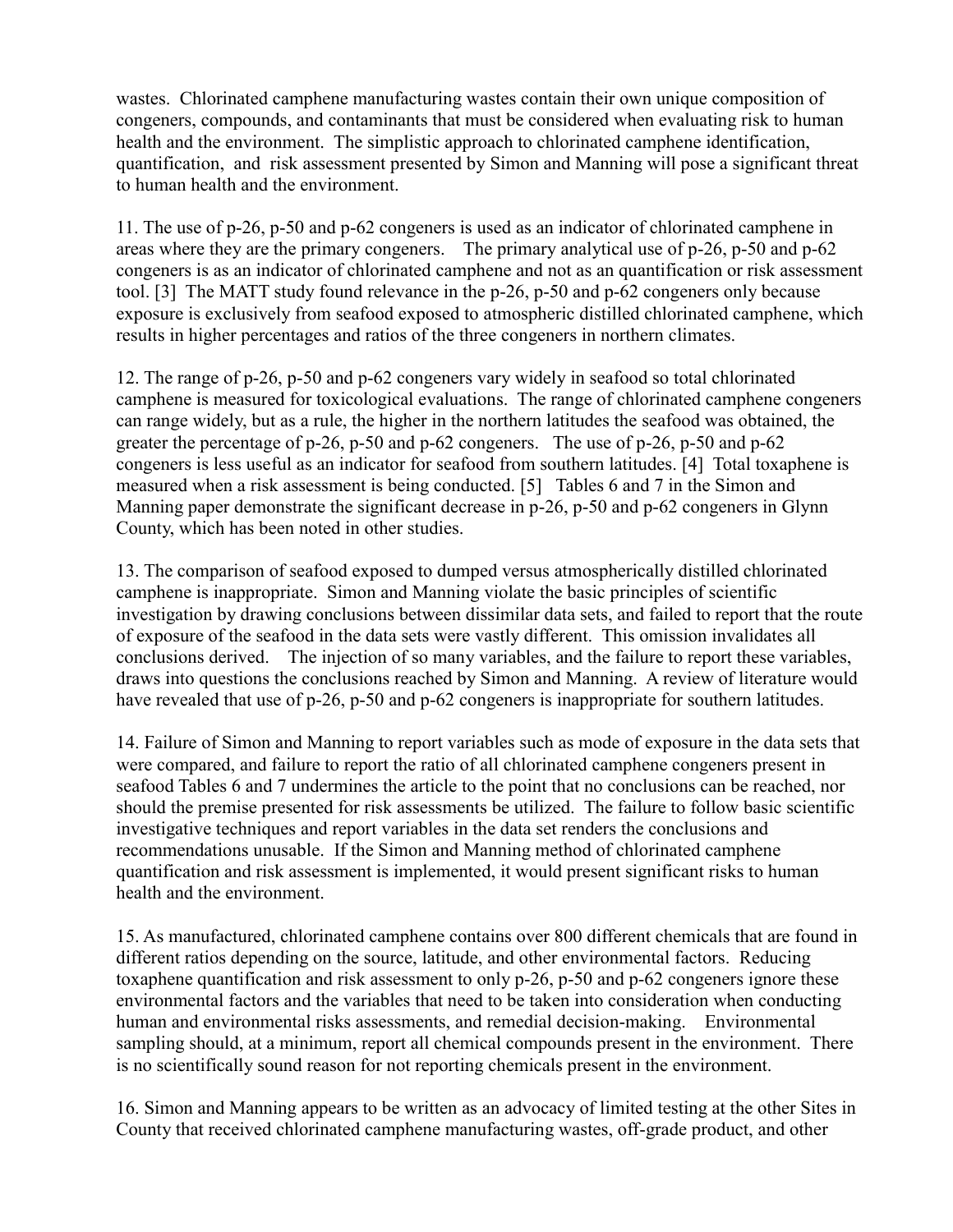residues of the manufacturing process. These Sites represent significant exposure routes via air, soil, and different congener ratios that are not normally encountered outside of communities where chlorinated camphene was manufactured.

All major exposure pathways and sources need to be identified, but the OIG failed to do so in the Audit, and incorrectly speculates that air and soil exposure are practically negligible when stating:

"In general, a major factor needed to evaluate the level of risk to human health is to determine the major exposure pathways to toxaphene's degradation products and to determine all potential sources. The Hercules 009 Landfill site is just one off the potential exposure routes. …The remaining exposure routes (i.e. air and soil are practically negligible)."

While local fish consumption is a very significant risk factor, chlorinated camphene levels higher than at the 009 Site are spread throughout the community. The following sources of chlorinated camphene should be considered by the OIG before discounting other significant chronic exposure routes and considering the implication presented in the EPA Region 4 Response:

 - Hercules Plant: chlorinated camphene levels in the plant site soils exceed 8% and are a significant air and soil exposure risk, via wind-blown dust and erosion.

 - Areas surrounding the Hercules Plant: chlorinated camphene was found above 64 ppm on an elementary school playground. Significant source areas are suspected to be present in neighborhoods surrounding the Hercules plant site.

 - Terry Creek Site: Between 2 and 3 million pounds of chlorinated camphene manufacturing wastes are estimated to have been released into the estuary, some of which is in dredge spoil areas that are a potential air exposure source.

 - Chlorinated camphene was reported to be disposed of in the T Street Dump that is located in the estuary, 4th Street Landfill next to the Glynn Schools Stadium, and Old Sterling Landfill.

 - Hercules has taken depositions from workers concerning distribution of toxaphene to employees, purchase by Glynn County Parks and Recreation, and Glynn County Schools for use throughout the community.

17. The GEC agrees that compounds that bioaccumulate need to be identified, but applying chlorinated camphene congeners relevant in Europe and northern latitudes to Glynn County that is located in a southern latitude is inappropriate. The OIG and EPA Region 4 erred by focusing on congeners in fish from northern latitudes that are not relevant to the chemicals of concern at chlorinated camphene contaminated Sites in Glynn County. The OIG took an inappropriate leap of logic when writing:

"However, five toxaphene congeners (i.e. p26, p50, p40, p41, and p44) are not readily metabolized and excreted and, thus, can accumulate in the human body. … To evaluate the level of risk to human health, EPA needs to know the concentration of these five congeners and their metabolite precursors in the environment."

"Since these five toxaphene congeners represent the long-term chronic toxaphene exposure problem to humans, the toxicity of these five individual congeners and/or mixture of these five congeners needs to be determined in more detail than is currently available in the scientific literature"

Even though the conclusion of the OIG might be appropriate in another situation, the basis of the logic and underlying data from a dissimilar area that formed the rationale is not appropriate for chlorinated camphene manufacturing sites and areas that received the wastes.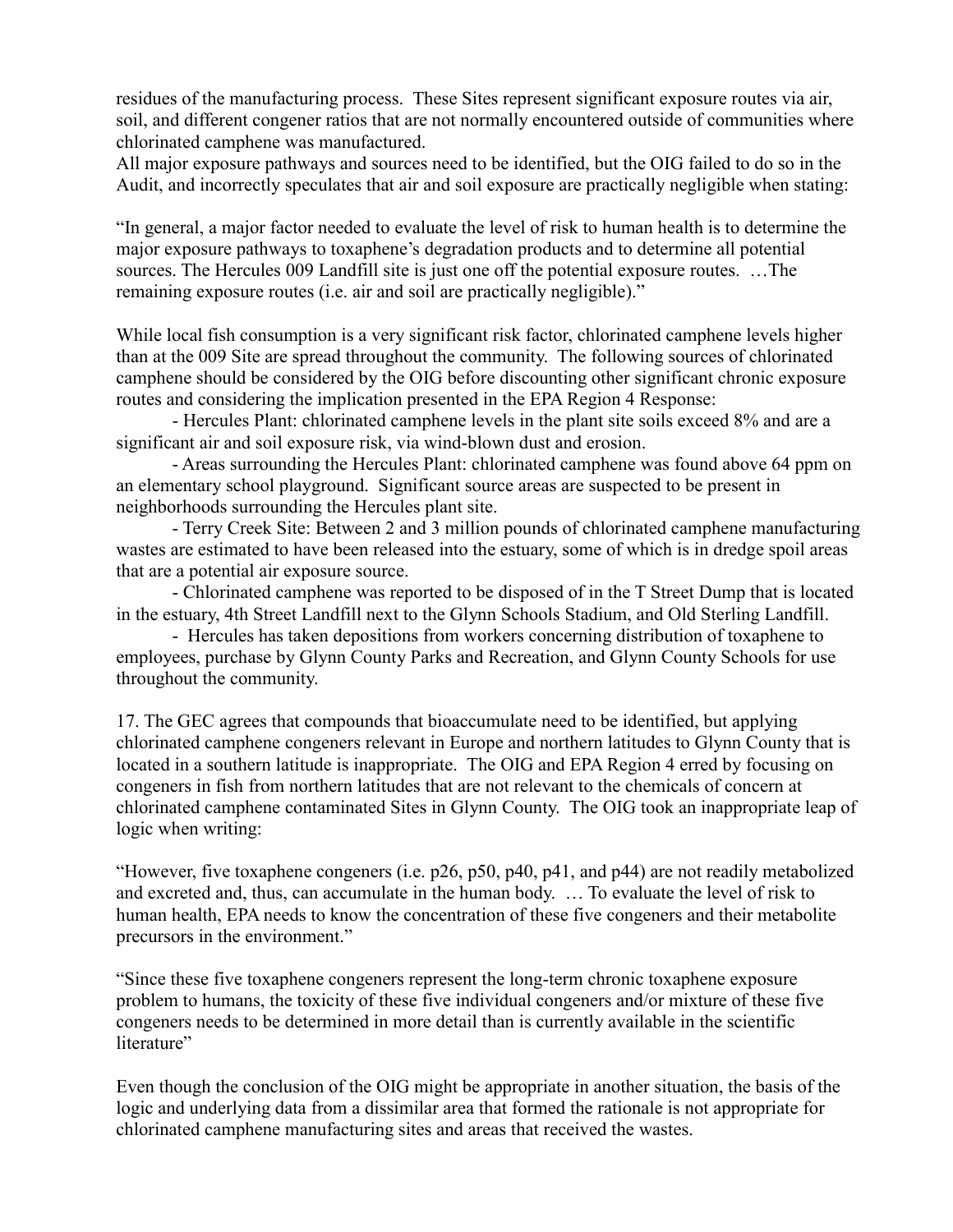The GEC agrees that there should be concern about these five congeners and more information would be desirable, but the entire chlorinated camphene manufacturing waste mixture is of concern for long-term chronic exposure in Glynn County. As the OIG noted, the toxicology of chlorinated camphene is not well understood, and even less so for manufacturing wastes . The OIG presents no data in support of ignoring the other 800-plus compounds in the chlorinated camphene mixture manufactured by Hercules, or the manufacturing wastes.

The inherent weakness of considering only persistent congeners found in fish from northern latitudes, as borne out in the discussion of Dr. Olson's study, is that short term exposures can have profound effects on offspring. The exposure duration during the study was not long enough to produce effects attributable to bioaccumulation. Potential endocrine disruption by chlorinated camphene compounds or metabolites must remain under consideration as toxic components, as well as other potential adverse health effects noted in the ATSDR Toxicological Profile for Toxaphene. Synergistic effects of the chlorinated camphene compound in Glynn County could be much different than those noted in studies since both chlorinated camphene and manufacturing wastes are the chemicals of concern. Dioxin produced during chlorinated camphene production could significantly increase the cancer potential of the chemicals present in Glynn County toxic sites.

18. Dr. Gill's and Dr. Barr's studies discussed by the OIG are interesting, but the OIG failed to note that the source was airborne chlorinated camphene transported to Canada in Dr. Gill's study and the general population in Dr. Barr's study, and not exposure to PCC and manufacturing waste products. The same mistake was repeated in the EPA Region 4 Response and by Simon and Manning. Sampling of the local Glynn County population will be needed to confirm any applicability between the results Dr. Gill and Dr. Barr presented and the very different situation that exists in Glynn County. By no means should the need for additional studies or information be used as an excuse not to take action to protect the citizenry of Glynn County from widely distributed chlorinated camphene and manufacturing wastes.

19. The OIG made specific recommendations about which chlorinated camphene congeners should be identified and quantified. The EPA Response limits the selection of congeners to only those in the back-half of the chromatogram window, which is a repackaged version of the Toxaphene Task Force method that will quantify even less of the chlorinated camphene present. Interestingly, and borne out in the OIG audit and the Simon and Manning paper, the p-26, p-50 and p-62 congeners are not prevalent in Glynn County. The OIG's report recommended the following, which includes the prominent congeners, in addition to identification of all chlorinated camphene in the environment.

"Since toxaphene is known to degrade in the environment and these degradation products are thought to be toxic, EPA must evaluate the groundwater at the Hercules 009 Landfill site for toxaphene's degradation products, specifically, the Hx-Sed and Hp Sed congeners, but also the p26, p50, p40, p41, and p44 congeners."

20. The OIG made sweeping conclusions about which compounds in the chlorinated camphene mixture manufactured by Hercules are of toxicological concern based upon data from fish from northern latitudes, and made inappropriate recommendations concerning chlorinated camphene analysis to a few selected compounds. The EPA Response seized upon the congeners and studies identified by the OIG to craft a more limited chlorinated camphene congener quantification and analysis presented in the Simon and Manning paper.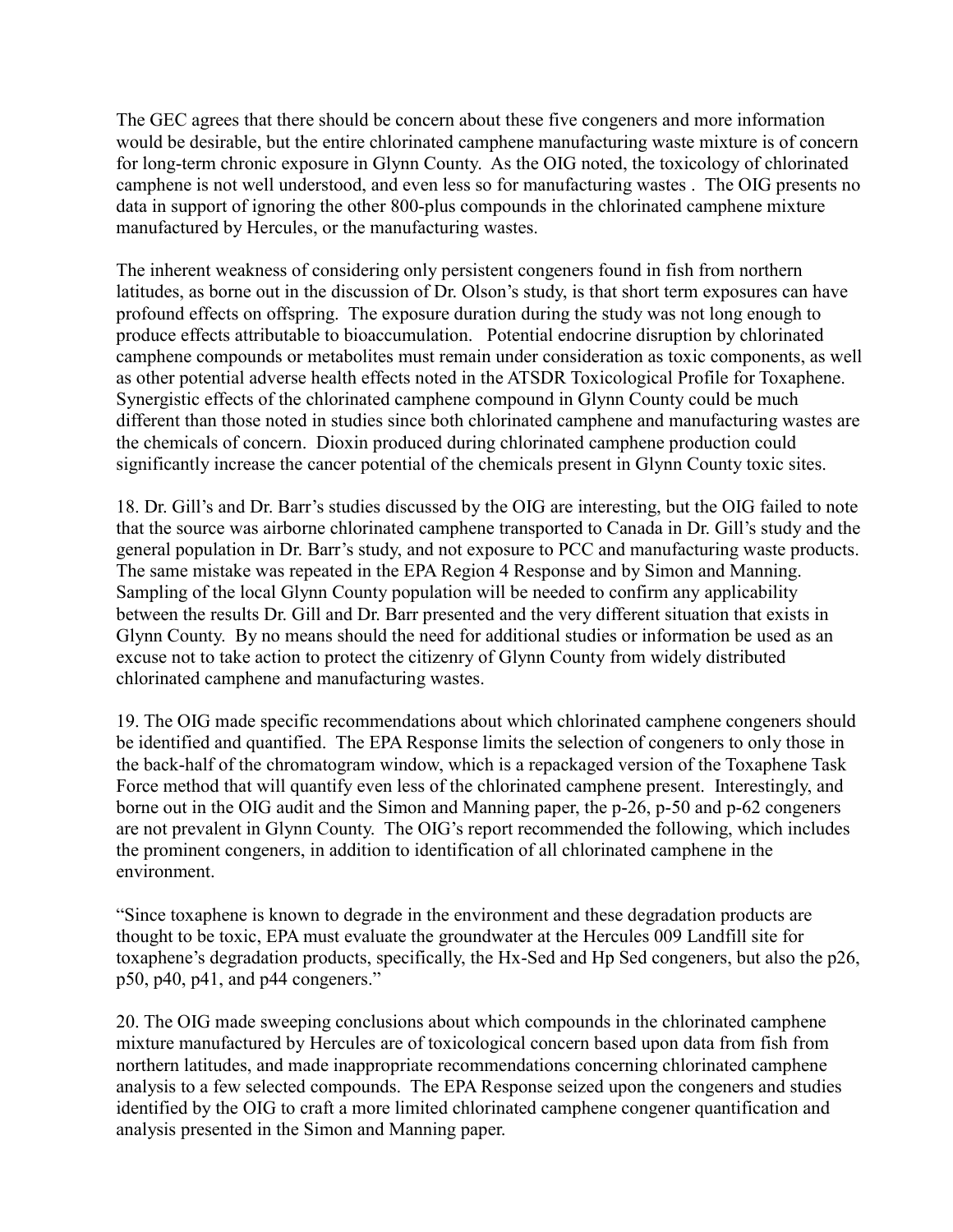The OIG previously stated:

"Conducting a detailed and comprehensive risk assessment for the potential exposure to toxaphene from the Hercules 009 Landfill site is a complex task that is beyond the scope of this OIG review."

The sweeping recommendations for limited congener analysis do require a comprehensive health assessment and evaluation of literature far greater in scope than presented in the OIG Report or the Simon and Manning paper. At a minimum, ATSDR and natural resource trustees should review any proposed analysis, quantification, and risk assessment procedures for chlorinated camphene. The OIG should clearly recommend that all chlorinated camphene and degradation products will analyzed, identified, and reported in samples from Sites in Glynn County.

21. The OIG identified the need for further research into carcinogenicity and embryotoxicity, but the scope of the research should not be limited to congeners that are not relevant to the chlorinated camphene and manufacturing wastes present in Glynn County. The toxicology of chlorinated camphene is not well enough understood to limit the scope of research at this time, and the toxicology of chlorinated camphene degradation products is even less understood. Regardless of any recommendations for further research, measures should be taken to determine the current human health risks through appropriate testing and the precautionary principle applied until research results are produced, reviewed, and published in a recognized peer reviewed scientific journal that are relevant to the chlorinated camphene congeners and manufacturing wastes present in Glynn County.

22. Glynn County has been identified by the Georgia Department of Human Resources, Division of Public Health, as an area with an incidence of disease above the State of Georgia and National averages, which is noteworthy. Glynn County demographics indicate that the majority of African Americans live in the areas most contaminated by chlorinated camphene and subsistence fish in areas contaminated by chlorinated camphene. The following health facts should be considered when evaluating chlorinated camphene exposure in Glynn County:

 - Childhood leukemia mortality rate in all black males is twice the Georgia average, 14.1769 in Glynn County, compared to 7.6755 in Georgia per 100,000. Childhood leukemia rates are higher in Glynn County for all demographic groups than the Georgia Average.

 - Adult lymphoma rates in Glynn County are higher for all demographic groups, except white females.

 - All cancers, chronic obstructive pulmonary disease, and liver disease in Glynn County are higher than the national averages. The liver is a known target organ of chlorinated camphene.

- Infant mortality and low birth weight rates are higher in Glynn County than national rates.

 - The Georgia Department of Human Resources, Division of Public Health has identified Glynn County as having a significantly higher incidence of cancer than the state rate.

23. Children attending schools located next to chlorinated camphene contaminated areas show decreased IQ scores that increase with age. As noted in animal studies, chlorinated camphene has been demonstrated to cause developmental delays. School children attending schools near chlorinated camphene contaminated sites in Glynn County scored lower than children attending other schools. IQ should remain a constant, but as the children grew older the IQ scores rose, which indicates an environmental factor delaying learning potential. Further study is needed of the population that has been chronically exposed for several generations to chlorinated camphene and manufacturing wastes, including impacts to offspring and learning potential.